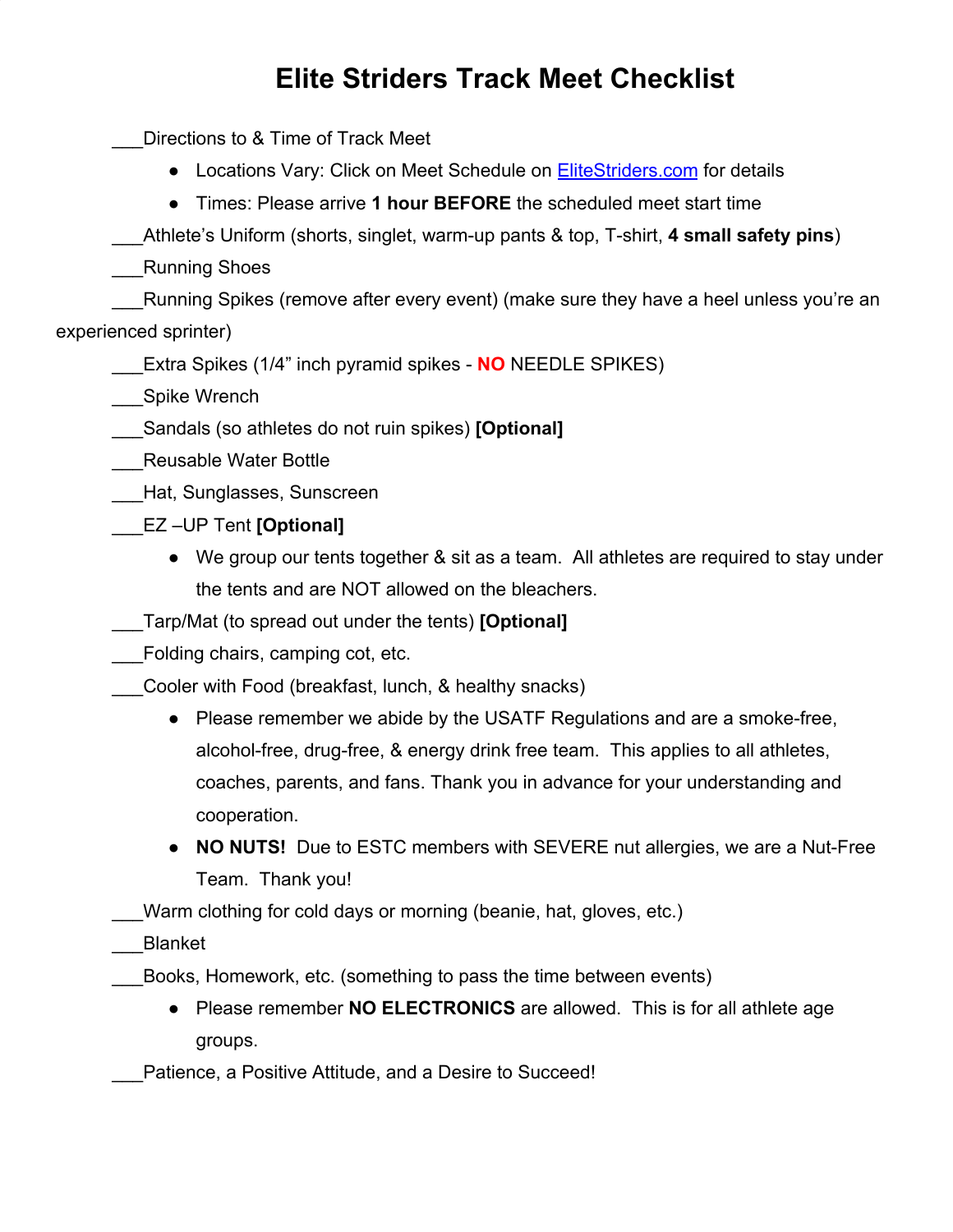#### **Volunteering**

The Arizona Association of USA Track and Field operates all track meets with the voluntary assistance of its youth track clubs. Elite Striders Track Club is given a yearly duty of maintaining one area of the track or field for the duration of the season. Volunteering is **MANDATORY**. The responsibility is divided among the Elite Striders Parents and we require everyone to sign up and contribute. **Special Note:** Please understand that the Elite Striders Track Club Coaches may not be able to volunteer as they are subject to the meet schedule and athlete's needs.

# **How to Prepare for a Track Meet**

All of the training you will or have undergone up to this point can only be enhanced by following a solid 48-hour pre-race routine to prepare for a track meet.

## **Two-days before**

- 1) Carbo-Load:
	- Eat foods high in complex carbohydrates at every meal to maximize muscle glycogen stores. Whole grain pasta, oatmeal, and brown rice are excellent choices.
- 2) Stay off your feet:
	- Relax as much as possible over the next two days. That 12-mile hike up South Mountain can wait.
- 3) Get a good night's sleep:
	- Pre-race/pre-track meet jitters often make short work of an athletes sleep routine the night before competition. So plan ahead and get a solid 8 hours of rest two nights before the meet.

## **The day before**

- 1) Carbo-Load:
	- Continue with the high carbohydrate diet today as well. Incorporate the complex carbs mentioned in the nutrition section of our website for a little variety.
- 2) Visualize your success:
	- Visualization is one of the most powerful tools for success that we have. Take some time to calm your body and mind, close your eyes and see yourself competing in your event(s). Say and see everything that you plan to execute during your event(s). There are some great resources online that you can access for further techniques and information. We highly encourage EVERYONE to visualize their success.
- 3) Prepare your gear: